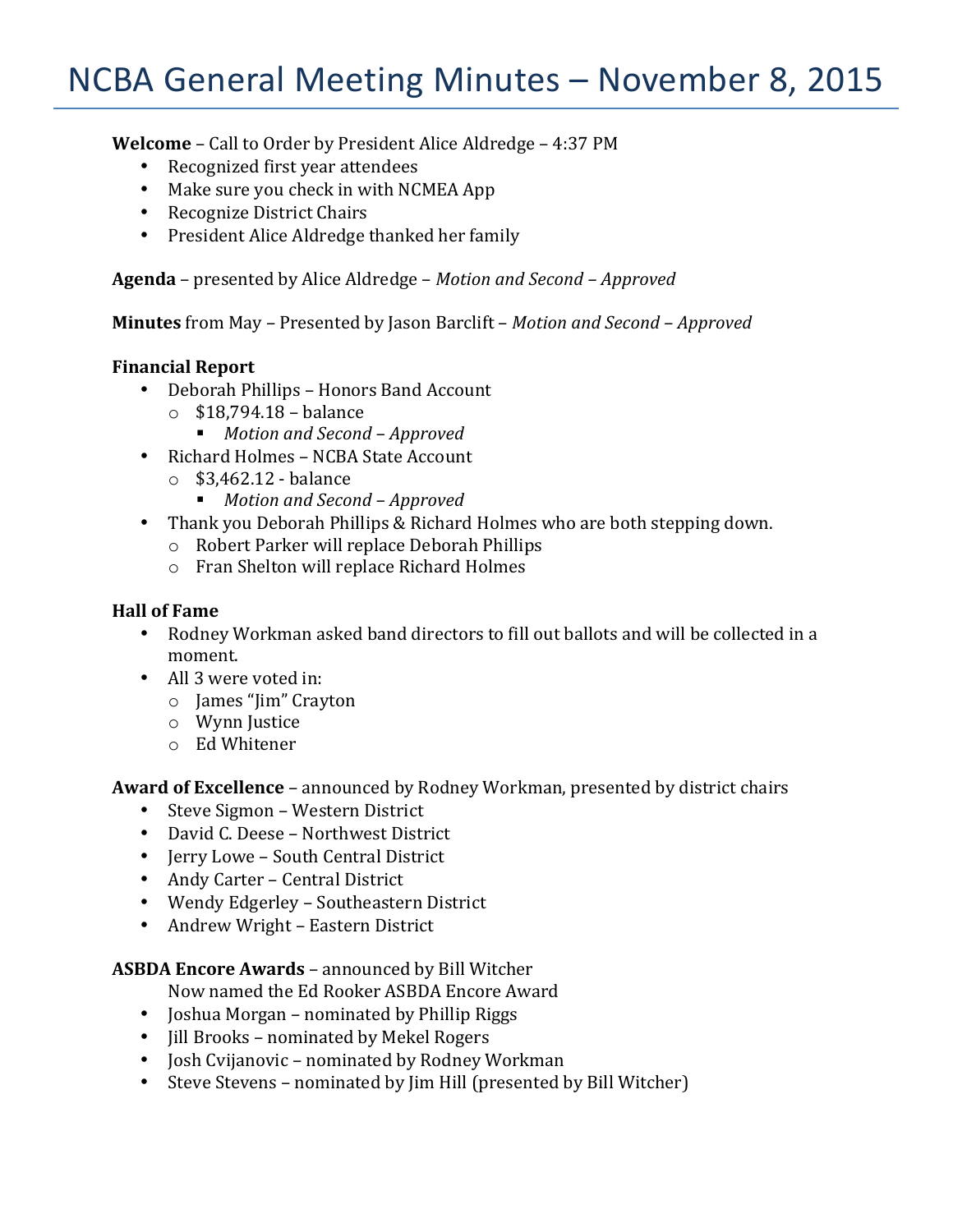## **Past Presidents**

- Michael Wilson
- James Daugherty
- Richard Holmes
- Phillip Riggs
- Dave Albert
- Neil Underwood
- Anne Reese
- Fran Shelton
- Ron Payne
- David Hawks
- Mike Robinson

Each of the past presidents presented Deborah Phillips with a red rose in honor of her 25 years of service to the state as the NCBA Honors Band Treasurer. Alice Aldredge also presented her with a plaque for her service.

# **All-State Honors Band**

- If a director requests to be absent from All-State Auditions, they must follow NCBA guidelines and request at least 2 weeks prior to auditions.
- Auditions will begin at the conclusion of the director's meeting. Students must be on campus at 12:00 PM.

# **Auditions Committee** (Mike Wilson)

- Middle School Saxes will all play the Alto Sax solo already approved and in place for *this* year.
- Bari Sax players in all levels will play the same scales as the Alto Sax.
- We will allow the top two tenor saxes and the top two mallets players from each district audition for All-State Honors Band.
- Sightreading will be commissioned for Honors Band Auditions. Mike Wilson will find someone to compose these outside of NC. The board has discussed at length how each instrument must have a unique sample written based upon the demands of that instrument at each level. Once composed, Mike Wilson (retired) will examine the pieces to make sure they maintain the guidelines set forth. He will then seal them and send them to the chairpersons which will not be opened until the audition day.
- All-State Jazz Band Auditions will begin at 3:00 PM.
- Blind Auditions at Honors Band
	- $\circ$  Board has voted (not unanimously) in favor of blind auditions. They wanted to give members the chance to speak and then they would like for the membership to vote.
	- o Jonathan Beal (Collettsville School) & Matt Edwards (Fuquay-Varina HS) spoke about their feelings on blind auditions.
	- $\circ$  Mike Wilson says the chairpersons were included in this discussion. They believe there will be enough directors on site to have 2 judges and 1 monitor in each room.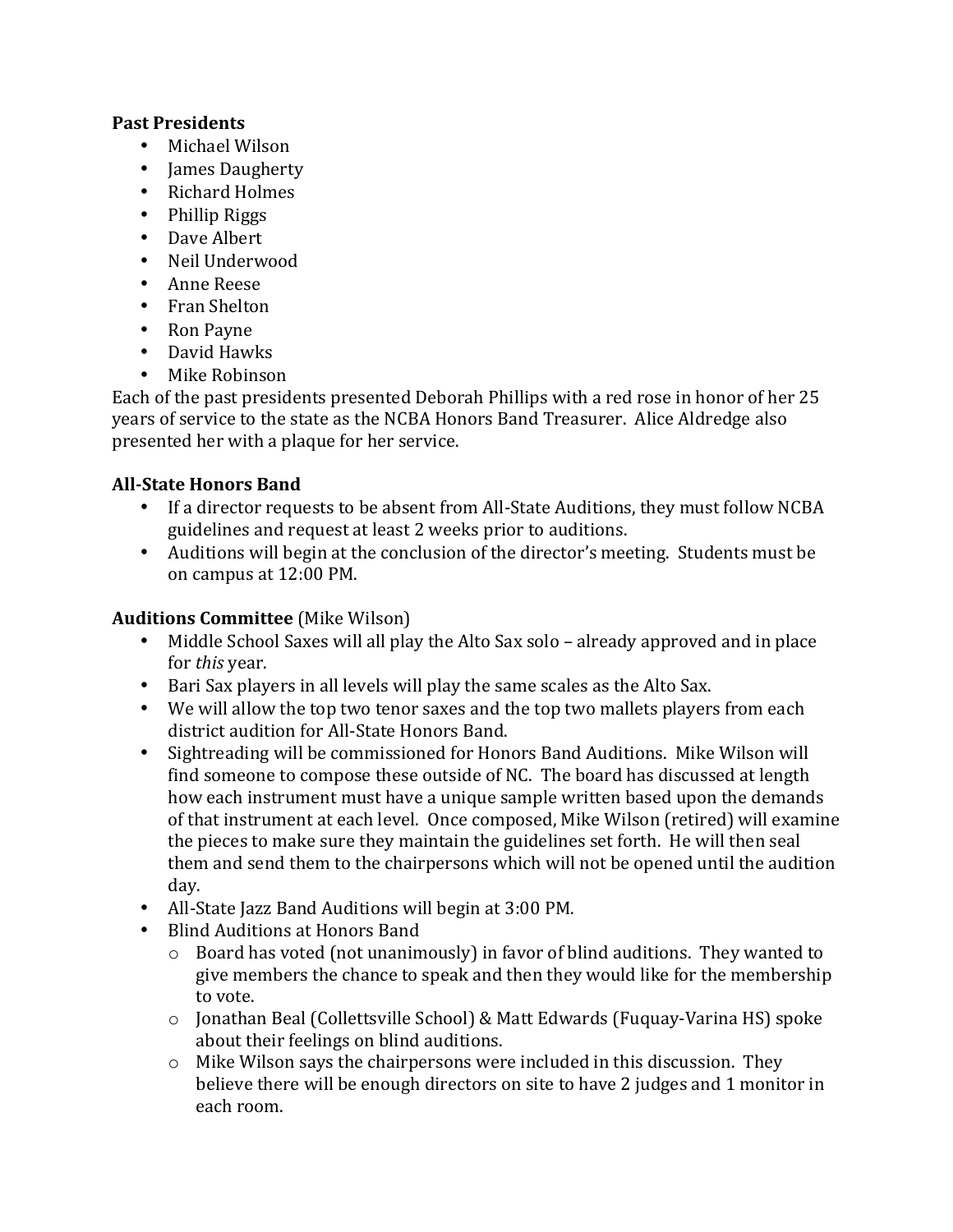- o *Motion & second to close discussion approved*
- o *Motion came from Board, no second needed,* Vote 104-28 in favor of blind auditions

# **Concert Band MPA** (Rodney Workman)

- NCBA Board voted to approve:
	- $\circ$  Sight Reading Script
	- $\circ$  Removing language from MPA Procedures about junior high bands (which don't exist in NC any more)
	- o Deadline for Out of District Request February 1 each year
	- o New Solo and Ensemble Sheets
	- o Sheet Revisions will now include Musicianship *and* Interpretation
	- o Removing rubric from back of form and adding "Standards for Concert Band MPA"

# **Marching Band Committee** (Ryan Summers)

- Financial Report
	- $\circ$  Total Income \$11,250.00
	- $\circ$  Total Expenses \$10,171.06
	- o Account Balance \$7,713.25
- Application to host a 2016 NCBA Marching Band Event must be submitted by June 1, 2016.
- Speak with your district rep if you would like anything discussed at the next meeting in January.

# **Mentor Committee** (Windy Fullagar)

- Program is alive and well.
- Had a great retreat this weekend

# **NCMEA Staff Development Conference** (Alice Aldredge)

- Use the App
- Charlotte Concert Band tonight 8 PM Stevens Center

# **Website** (Ruth Petersen)

• There is now a Director's Page on the menu which will contain a lot of the information you may be looking for.

# **Other Business**

- Hall of Fame Nominations are due on July 1, 2016 Form is online
- District Chairs will collect ballots for this year's Hall of Fame.
- There are NCBA positions opening up in 2016. Mike Wilson will be leading the Nominating Committee. NCBA President-Elect, NCMEA Band Delegate (MS), and NCBA Secretary